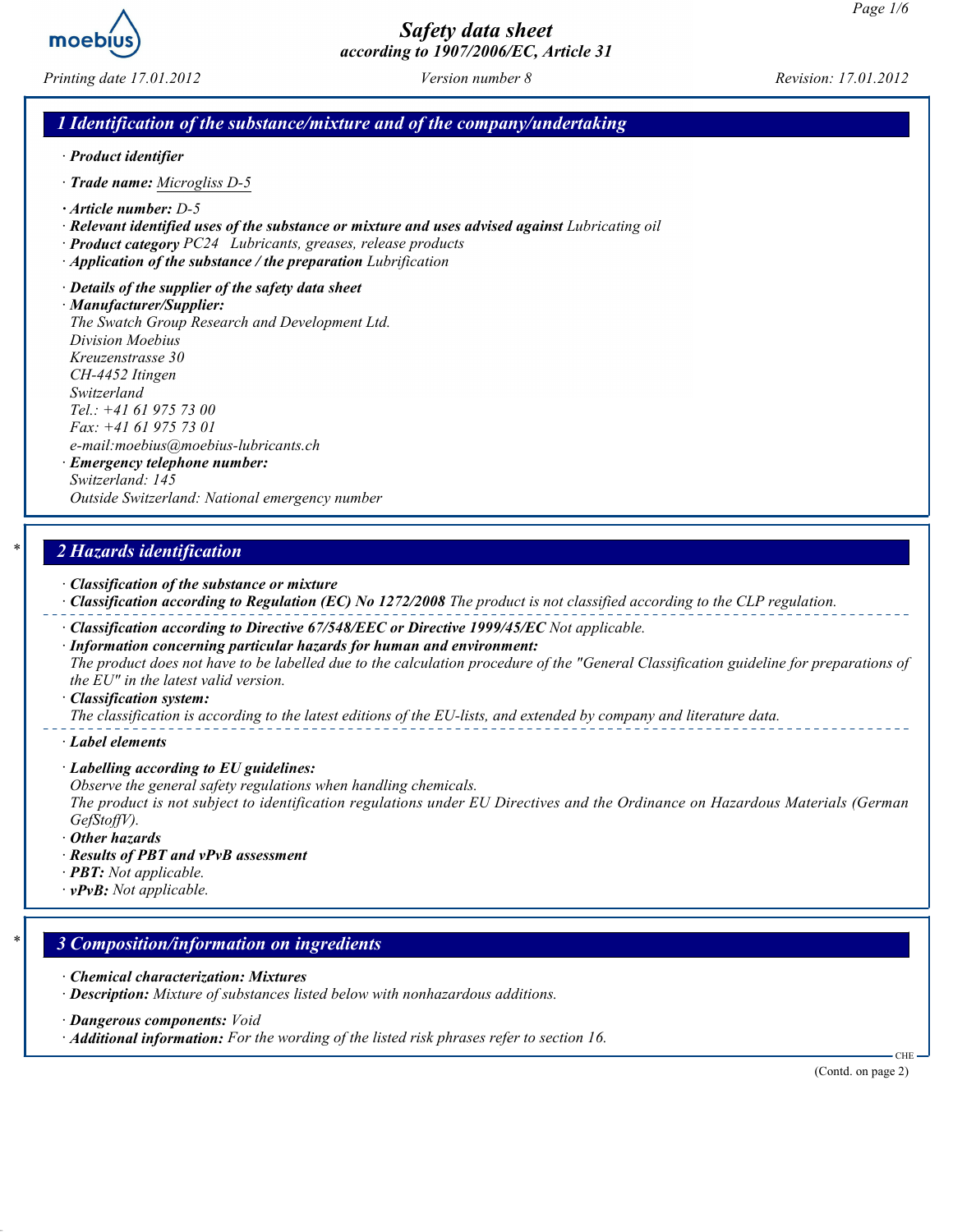Printing date 17.01.2012 Version number 8 Revision: 17.01.2012

(Contd. of page 1)

Trade name: Microgliss D-5

4 First aid measures

- · Description of first aid measures
- · General information: No special measures required.
- · After inhalation: Supply fresh air; consult doctor in case of complaints.
- $\cdot$  After skin contact: Generally the product does not irritate the skin.
- $\cdot$  **After eye contact:** Rinse opened eye for several minutes under running water.
- · After swallowing: If symptoms persist consult doctor.
- · Information for doctor:
- · Most important symptoms and effects, both acute and delayed No further relevant information available.
- · Indication of any immediate medical attention and special treatment needed No further relevant information available.

#### 5 Firefighting measures

- · Extinguishing media
- · Suitable extinguishing agents: Use fire extinguishing methods suitable to surrounding conditions.
- · Special hazards arising from the substance or mixture No further relevant information available.
- · Advice for firefighters
- · Protective equipment: No special measures required.

#### **6 Accidental release measures**

- · Personal precautions, protective equipment and emergency procedures Not required.
- · Environmental precautions: No special measures required.
- · Methods and material for containment and cleaning up:
- Absorb with liquid-binding material (sand, diatomite, acid binders, universal binders, sawdust).
- · Reference to other sections

No dangerous substances are released.

See Section 7 for information on safe handling.

See Section 8 for information on personal protection equipment.

See Section 13 for disposal information.

### 7 Handling and storage

- · Handling:
- · Precautions for safe handling No special measures required.
- · Information about fire and explosion protection: No special measures required.
- · Conditions for safe storage, including any incompatibilities
- · Storage:
- · Requirements to be met by storerooms and receptacles: No special requirements.
- · Information about storage in one common storage facility: Not required.
- · Further information about storage conditions: None.
- · Specific end use(s) No further relevant information available.

## 8 Exposure controls/personal protection

· Additional information about design of technical facilities: No further data; see item 7.

(Contd. on page 3)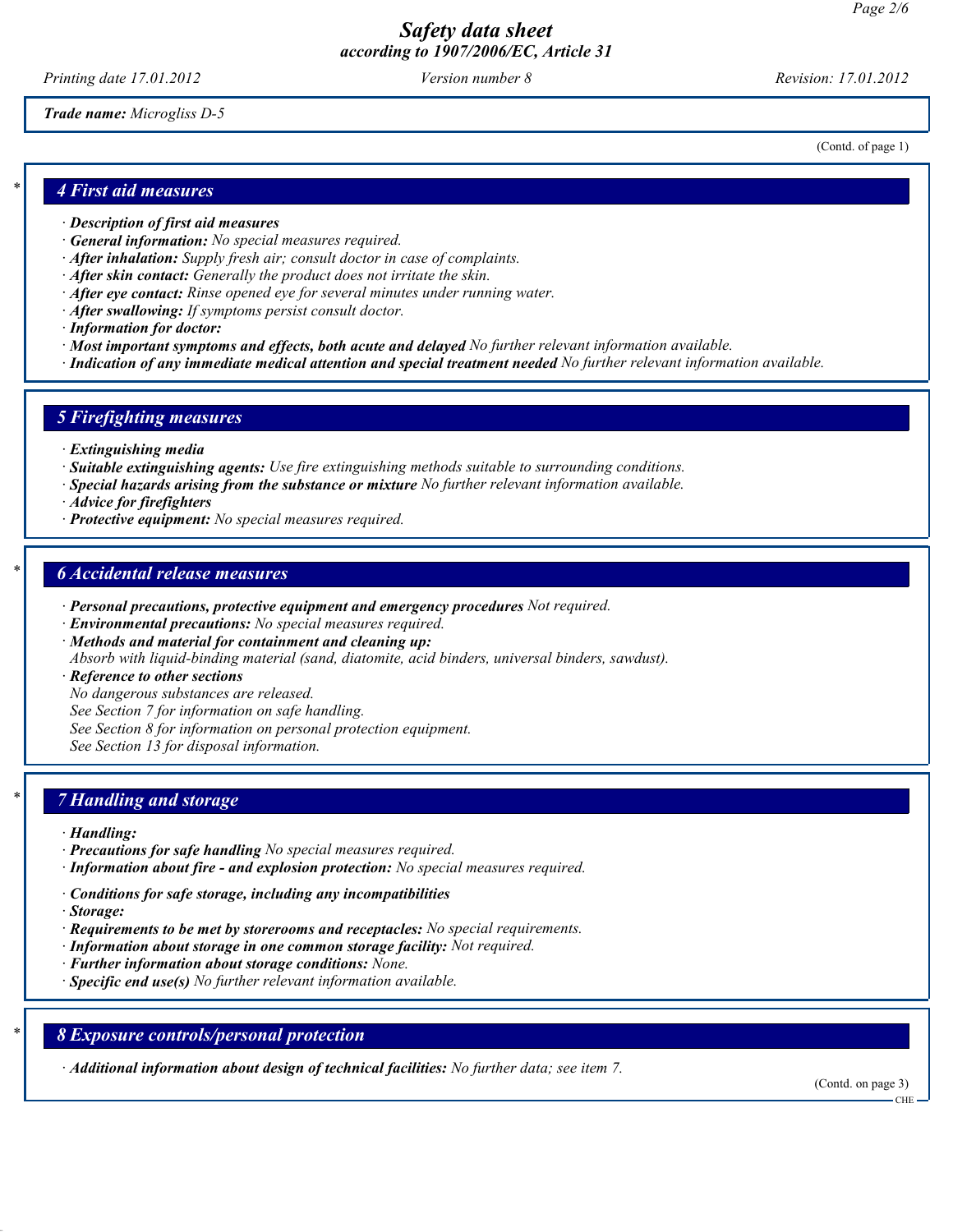Printing date 17.01.2012 Version number 8 Revision: 17.01.2012

Trade name: Microgliss D-5

(Contd. of page 2)

|  |  | $\cdot$ Control parameters |
|--|--|----------------------------|
|--|--|----------------------------|

- · Ingredients with limit values that require monitoring at the workplace:
- The product does not contain any relevant quantities of materials with critical values that have to be monitored at the workplace.  $\cdot$  **Additional information:** The lists valid during the making were used as basis.
- · Exposure controls
- · Personal protective equipment:
- · General protective and hygienic measures: The usual precautionary measures are to be adhered to when handling chemicals.
- · Respiratory protection: Not required.
- · Protection of hands:

The glove material has to be impermeable and resistant to the product/ the substance/ the preparation.

Due to missing tests no recommendation to the glove material can be given for the product/ the preparation/ the chemical mixture. Selection of the glove material on consideration of the penetration times, rates of diffusion and the degradation

· Material of gloves

The selection of the suitable gloves does not only depend on the material, but also on further marks of quality and varies from manufacturer to manufacturer. As the product is a preparation of several substances, the resistance of the glove material can not be calculated in advance and has therefore to be checked prior to the application.

· Penetration time of glove material

The exact break through time has to be found out by the manufacturer of the protective gloves and has to be observed.

· Eye protection: Goggles recommended during refilling

| Liquid<br><b>Brown</b><br>Characteristic<br>Not determined.<br>Not determined. |
|--------------------------------------------------------------------------------|
|                                                                                |
|                                                                                |
|                                                                                |
|                                                                                |
|                                                                                |
|                                                                                |
|                                                                                |
|                                                                                |
| Undetermined.                                                                  |
| $>$ $200^{\rm o}C$                                                             |
| $>100^{\circ}C$                                                                |
| Not applicable.                                                                |
|                                                                                |
| Not determined.                                                                |
| Product is not selfigniting.                                                   |
| Product does not present an explosion hazard.                                  |
|                                                                                |
| Not determined.                                                                |
| Not determined.                                                                |
| Not determined.                                                                |
| $0,897$ g/cm <sup>3</sup>                                                      |
| Not determined.                                                                |
| Not determined.                                                                |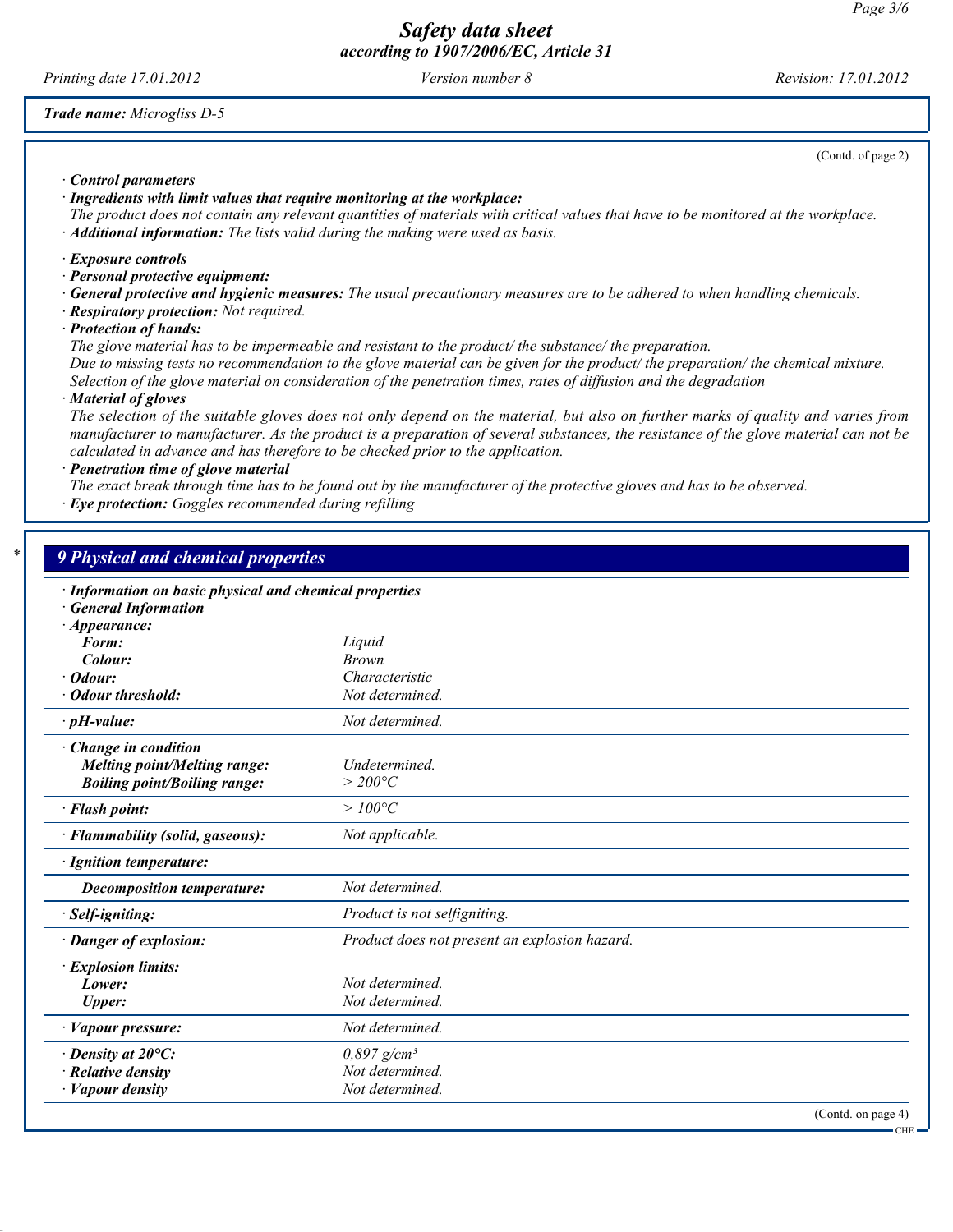Printing date 17.01.2012 Version number 8 Revision: 17.01.2012

Trade name: Microgliss D-5

|                                                                                           |                                                                   | (Contd. of page 3) |
|-------------------------------------------------------------------------------------------|-------------------------------------------------------------------|--------------------|
| $\cdot$ Evaporation rate                                                                  | Not determined.                                                   |                    |
| $\cdot$ Solubility in / Miscibility with<br>water:                                        | Not miscible or difficult to mix.                                 |                    |
| · Segregation coefficient (n-octanol/water): Not determined.                              |                                                                   |                    |
| $\cdot$ <i>Viscosity:</i><br>Dynamic:<br>Kinematic at $20^{\circ}$ C:                     | Not determined.<br>$1200 \, \text{mm}^2/\text{s}$                 |                    |
| · Solvent content:<br><b>Organic solvents:</b><br>$VOC$ (EC)<br>$\cdot$ Other information | $0.0\%$<br>$0.00\%$<br>No further relevant information available. |                    |

## 10 Stability and reactivity

- · Reactivity
- · Chemical stability
- · Thermal decomposition / conditions to be avoided: No decomposition if used according to specifications.
- · Possibility of hazardous reactions No dangerous reactions known.
- · Conditions to avoid No further relevant information available.
- · Incompatible materials: No further relevant information available.
- · Hazardous decomposition products: No dangerous decomposition products known.

### 11 Toxicological information

- · Information on toxicological effects
- · Acute toxicity:
- · Primary irritant effect:
- · on the skin: No irritant effect.
- $\cdot$  on the eye: No irritating effect.
- · Sensitization: No sensitizing effects known.
- · Additional toxicological information:

The product is not subject to classification according to the calculation method of the General EU Classification Guidelines for Preparations as issued in the latest version.

When used and handled according to specifications, the product does not have any harmful effects to our experience and the information provided to us.

### 12 Ecological information

- · Toxicity
- · Aquatic toxicity: No further relevant information available.
- · Persistence and degradability No further relevant information available.
- · Behaviour in environmental systems:
- · Bioaccumulative potential No further relevant information available.
- $\cdot$  Mobility in soil  $\bar{No}$  further relevant information available.
- · Additional ecological information:
- · General notes: Generally not hazardous for water
- · Results of PBT and vPvB assessment
- $\cdot$  **PBT:** Not applicable.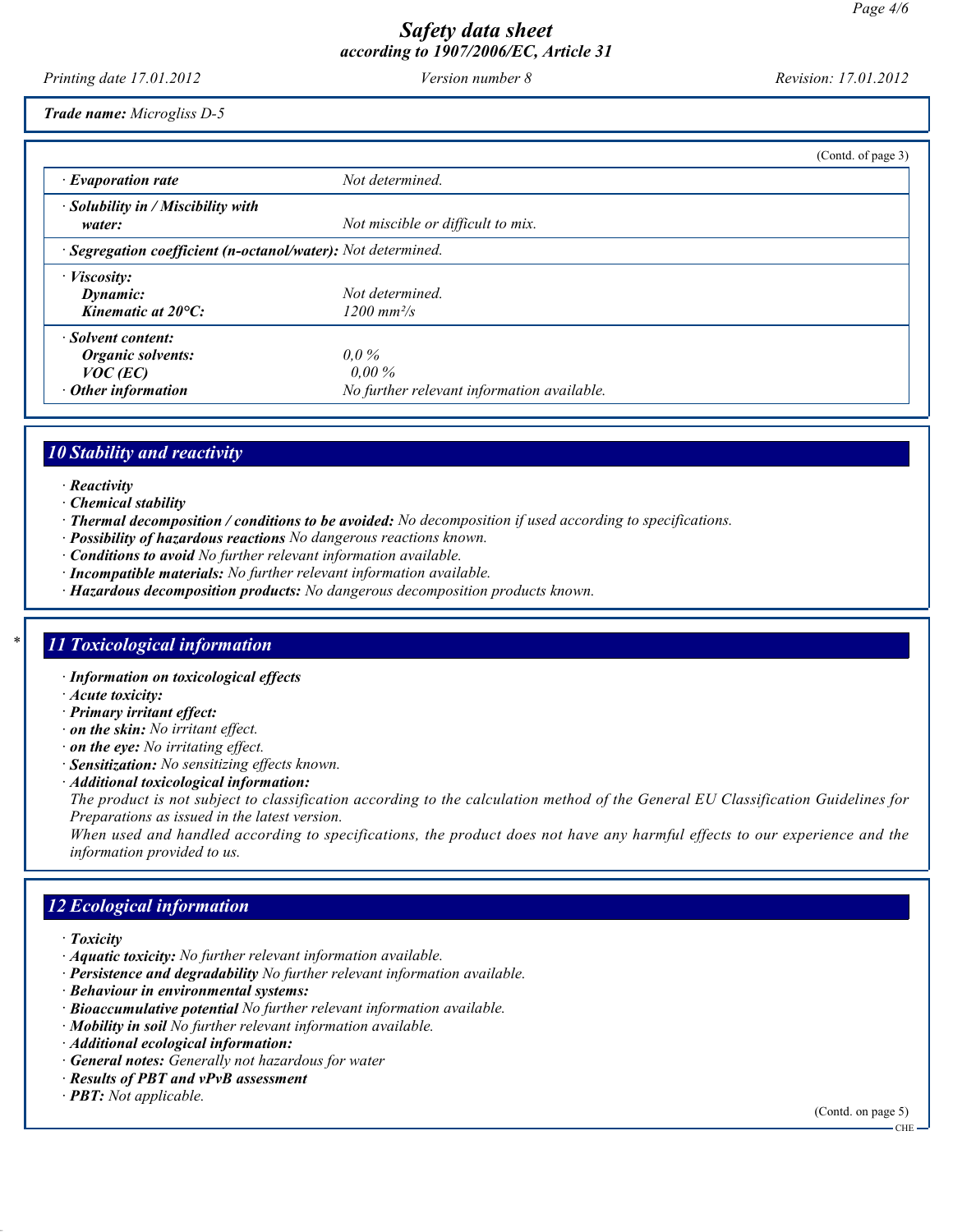Printing date 17.01.2012 Version number 8 Revision: 17.01.2012

Trade name: Microgliss D-5

· vPvB: Not applicable.

· Other adverse effects No further relevant information available.

#### 13 Disposal considerations

- · Waste treatment methods
- · Recommendation Smaller quantities can be disposed of with household waste.
- · Uncleaned packaging:
- · Recommendation: Disposal must be made according to official national regulations.

| ⋅ UN-Number                                                  |                 |  |
|--------------------------------------------------------------|-----------------|--|
| ADR, ADN, IMDG, IATA                                         | Void            |  |
|                                                              |                 |  |
| · UN proper shipping name                                    |                 |  |
| ADR, ADN, IMDG, IATA                                         | Void            |  |
| · Transport hazard class(es)                                 |                 |  |
| ADR, ADN, IMDG, IATA                                         |                 |  |
| · Class                                                      | Void            |  |
| · Packing group                                              |                 |  |
| ADR, IMDG, IATA                                              | Void            |  |
| · Environmental hazards:                                     |                 |  |
| $\cdot$ Marine pollutant:                                    | No              |  |
| · Special precautions for user                               | Not applicable. |  |
| · Transport in bulk according to Annex II of MARPOL73/78 and |                 |  |
| the IBC Code                                                 | Not applicable. |  |

## 15 Regulatory information

· Safety, health and environmental regulations/legislation specific for the substance or mixture

· Labelling according to EU guidelines:

Observe the general safety regulations when handling chemicals.

The product is not subject to identification regulations under EU Directives and the Ordinance on Hazardous Materials (German GefStoffV).

· Chemical safety assessment: A Chemical Safety Assessment has not been carried out.

### 16 Other information

This information is based on our present knowledge. However, this shall not constitute a guarantee for any specific product features and shall not establish a legally valid contractual relationship.

· Department issuing MSDS: Abteilung Produktsicherheit

(Contd. on page 6)

CHE

(Contd. of page 4)